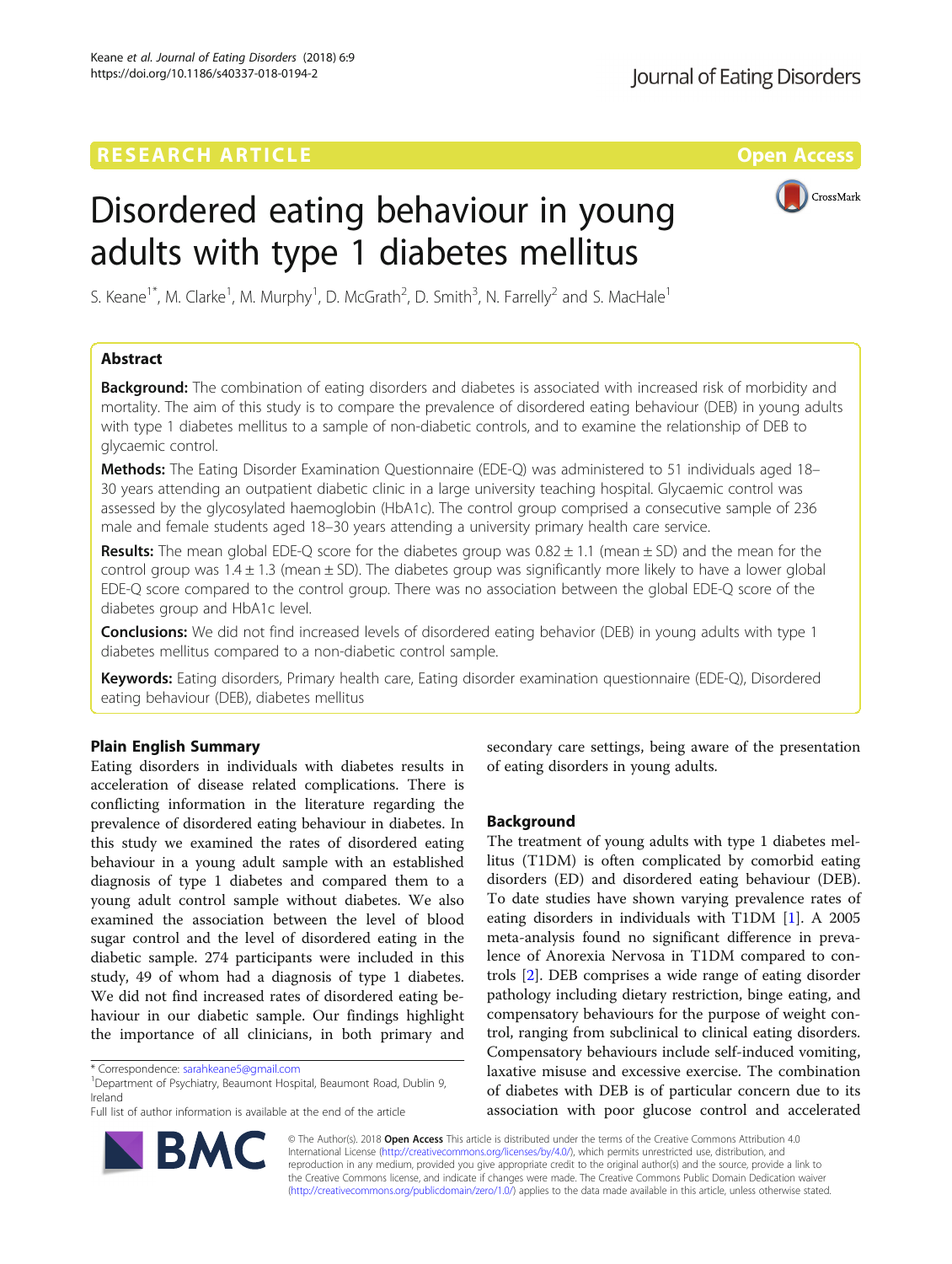onset of diabetes related complications [\[3](#page-4-0), [4](#page-4-0)]. Retinopathy has been reported in 86% of young women, with a 7±4 year duration of diabetes, who had highly disordered eating at baseline on 4-year follow-up [[3](#page-4-0)]. Moreover the coexistence of eating disorders and diabetes is frequently associated with non-compliance with treatment for diabetes and the abuse of insulin to promote weight reduction [\[5](#page-4-0)]. "Diabulimia" is a term increasingly used to refer to this intentional restriction or omission of insulin for weight control [\[6](#page-4-0), [7](#page-4-0)]. Deliberate insulin omission is a long recognized cause of recurrent diabetic ketoacidosis in adolescents with T1DM [[8\]](#page-4-0). Approximately one-third of people with T1DM intentionally omit insulin [[9\]](#page-5-0).

It has been hypothesized that features of T1DM may predispose vulnerable individuals to eating disorders [\[4](#page-4-0)]. These features include the dietary restraint necessary for management of diabetes, the cycle of weight loss at disease onset and subsequent weight gain with initiation of insulin, the trend towards higher body mass index (BMI) , and the option of misuse of insulin to influence body weight. Negative coping strategies and mood disturbances may increase the risk of developing co-morbid eating disorders in individuals with T1DM [[10](#page-5-0)].

Studies to date in this area have produced conflicting results in large part due to major variations in study design. Some studies show an increased risk of DEB/ED in patients with diabetes compared with the general population [[4,](#page-4-0) [11\]](#page-5-0) while other studies do not report an increased risk [[12](#page-5-0)–[14](#page-5-0)]. Studies comparing the frequency of DEB/ED in males with and without diabetes are scarce [[15\]](#page-5-0). A systematic review and meta-analysis found DEB and ED to be significantly more common in type 1 diabetic adolescents than in their peers [\[16\]](#page-5-0). However this difference was found to be no longer significant when restricting the analysis to studies using diabetes adapted assessment tools. Diabetes adapted tools identify eating disorder behaviours that are unique to T1DM, such as the underuse or omission of insulin for the purpose of weight loss.

Eating disorders in individuals with T1DM are significant and are associated with serious morbidity [\[3\]](#page-4-0) and worse treatment outcomes [[7\]](#page-4-0). We aimed to further explore this comorbidity by comparing the prevalence of disordered eating behaviour in a young adult sample with T1DM to a control sample in an Irish student population using the EDE-Q, a detailed questionnaire used to identify probable cases of eating disorders.

# Method

The Eating Disorder Examination Questionnaire (EDE-Q) version 6.0 was used in this study. The EDE-Q is a 28 item instrument which focuses on the previous 28 days and measures core eating disorder behaviours. The EDE-Q produces a global score and four subscale scores: restraint, shape concern, weight concern and eating concern.

The global score is the average of the four subscale scores. Responses are rated on a seven-point Likert scale, and higher scores indicate greater disordered eating pathology. A cut-off score of ≥4 is commonly used to indicate clinical significance [\[17](#page-5-0)–[20\]](#page-5-0).

The frequency of key eating and compensatory behaviours such as objective binge episodes, self-induced vomiting, laxative misuse and excessive exercise are also recorded. Regular occurrence of excessive exercise was defined as exercising "in a driven or compulsive way as a means of controlling your weight, shape or amount of fat, or to burn off calories" (EDE-Q 6.0, item 18) for  $\geq 20$ times over the past 28 days. For regular occurrence, dietary restraint was defined as going "for long periods of time (8 waking hours or more) without eating anything at all in order to influence your shape or weight" (EDE-Q 6.0, item 2) for more than three times per week  $(\geq 13)$ times) over the past 28 days. For all other behaviours regular occurrence was defined as four or more occurrences over the past 28 days.

## **Participants**

Patients were recruited while attending an outpatient diabetic clinic for young adults in Beaumont Hospital, a large university teaching hospital in North Dublin. Inclusion criteria were individuals aged between 18 and 30 years with a diagnosis of T1DM. A non-consecutive sample of 51 individuals (females  $n = 20$ , males  $n = 31$ ) with diabetes were recruited. One male individual was excluded as he did not complete the consent form and another male because he failed to respond to over half of the items, leaving a total of 49 participants (females  $n = 20$ , males  $n = 29$ ). The EDE-Q was used to assess eating disorder psychopathology. Glycaemic control in the diabetic sample was assessed by the glycosylated haemoglobin (HbA1c) measurement nearest to the date of assessment. [All, bar three, HbA1c measurements were taken within one month of the assessment. Of the HbA1c assessments that were not taken within one month, one was taken five months prior to the assessment, one four months prior and one three months prior]. None of our diabetic sample were on mixed insulin, 15% were on insulin pump therapy and the remainder were on a basal bolus regime.

For the control group the EDE-Q was administered to a consecutive sample of 236 male and female students attending a university primary health care service over a one month period. Students with T1DM or known history of chronic illness were excluded. Ten students did not consent to the study and one student did not complete the questionnaire leaving a total of 225 participants (females  $n = 190$ , males  $n = 35$ ). Written informed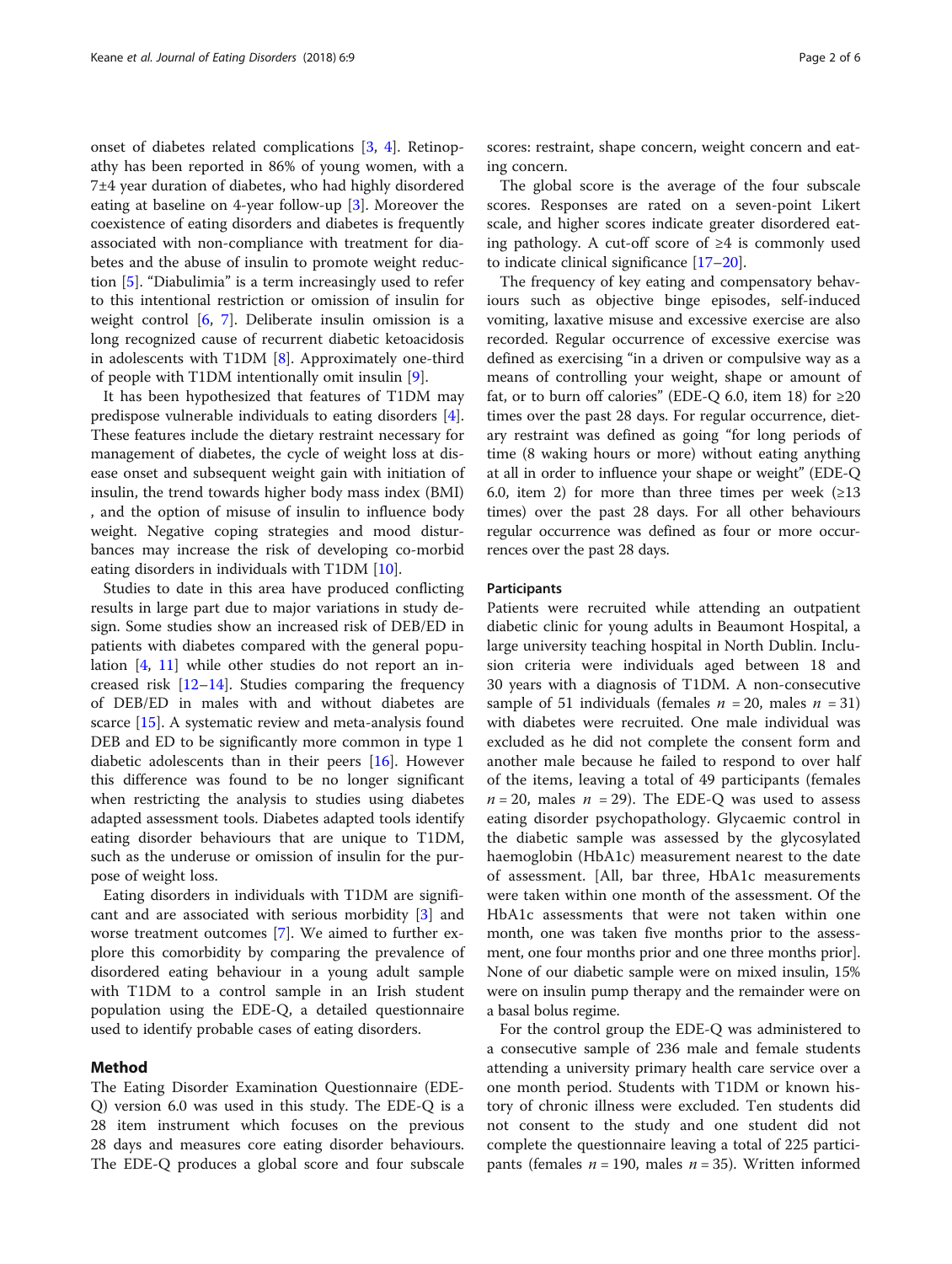consent was obtained from all participants. The study was reviewed and approved by the Ethics Committees of Beaumont Hospital and of Trinity College, Dublin.

# Statistical analysis

The scoring methods advised by Fairburn and coauthors [[21\]](#page-5-0) were used for the calculation of EDE-Q subscale and global scores. With respect to the diabetic group, one participant failed to respond to over half of the items and so was excluded from the analysis. There were no other participants with more than one missing item.

With respect to missing data for the control group, 0. 3% of the items required to score the EDE-Q subscales were missing. One participant failed to respond to three of the five eating concern questions and so their eating concern subscale was excluded from the analysis. Another participant failed to respond to two items but, otherwise, there were no other participants with more than one missing item. Any missing responses were replaced with the mean item score as done in previous studies using this instrument. Differences between groups were initially examined using chi-square tests for categorical variables and t-tests for continuous variables. Univariate analyses for binary outcomes were then carried out using logistic regression with 95% confidence intervals. Confounders were adjusted for in multivariate logistic regression models. Univariate and multivariate linear regression models were used for continuous outcomes. In the univariate model (unadjusted) the outcome or dependent variable was diabetes and the independent or risk factor was eating behavior. In the multivariate models BMI and gender were added as additional independent variables. All analyses were carried out using STATA, version 13.

# Results

There were 49 participants with diabetes and 225 control participants without diabetes. There were significantly more females in the control group compared to the diabetes group  $(x^2 (1, N = 274) = 42.8, p < .0001)$ . 84.4% of controls were female and 40.8% of the diabetes group were female. There was no difference in age between both groups  $(t(259) = 0.98, p = 0.32)$  The mean age of those with diabetes was  $21.4 \pm 2.5$  (mean  $\pm$  SD) years (range: 26–18 years) and the mean age for the controls was  $22 \pm 4.1$  (mean  $\pm$  SD) years (range: 58–18 years). The mean BMI for the diabetes group was  $23.5 \pm 3.8$ (mean  $\pm$  SD) kg/m2 (range: 17.6–34.1) and the mean BMI for controls was  $22.3 \pm 3.5$  (mean  $\pm$  SD) kg/m2 (range: 15.4–39.9). Within the diabetes group 28.9% had a BMI  $> 25$  kg/m2 compared to 14.5% of the control group. However there was no significant difference in BMI between the groups when adjusted for gender (OR = 1.06, 95%CI: 0.9–1.1,  $p = 0.18$ ).

# EDE-Q scores

The diabetes group was significantly more likely to have a lower global EDE-Q score compared to the control group  $(OR = 0.6, 95\% CI: 0.4-0.8, p < 0.00)$ . The mean global EDE-Q score for the diabetes group was  $0.82 \pm 1.1$  (mean  $\pm$  SD) and the mean for the control group was  $1.4 \pm 1.3$  (mean  $\pm$  SD). The difference was still significant when adjusted for gender and BMI (OR = 0.6, 95%CI: 0.4–0.9,  $p < 0.05$ ). There were no significant changes in the odds ratios when adjusting BMI and gender either together or individually (adjusting for gender only  $OR = 0.7$ ,  $95\%$  CI:  $0.5-1.1$ ,  $p < 0.05$ ) (adjusting for BMI only  $OR = 0.5$ , 95% CI: 0.3-0.9,  $p < 0.05$ ). This pattern was similar for the subscales of the EDE-Q. The diabetes group had significantly lower scores on weight concern (OR = 0.7, 95%CI: 0.5–0.9,  $p < 0.05$ ) and shape concern (OR = 0.7, 95%CI: 0.6–0.9,  $p < 0.05$ ); both adjusted for gender and BMI. There was also a trend for lower scores for the diabetes compared to the control group on the restraint and eating-concern subscales (OR = 0.7, 95%CI: 0.5–0.8,  $p = 0.07$ , OR = 0.6, 95%CI: 0.4–1.1,  $p = 0.08$ , respectively; both adjusted for gender and BMI). See Table 1.

5.3% of controls had an EDE-Q score in the clinical range; no individuals in the diabetes group had a score in this range. 4.8% of the female controls engaged in purging behaviour with 2.1% of the sample engaging in regular self-induced vomiting. 2.1% of the female control group admitted to laxative misuse with 1.6% of the sample admitting to regular laxative misuse. None of the diabetic females engaged in any purging or laxative misuse behaviours. Both female diabetic and control groups engaged in similar amounts of objective binge episodes. Overall, when combining for gender, 14.3% of the diabetic group and 16% of the control group engaged in regular binging behavior. 5% of the female diabetic group admitted to regular excessive exercise compared to 1.1% of the female control group. See Table [2.](#page-3-0)

2.9% of the male controls engaged in purging behaviour, which was comparable to 3.4% of the male diabetics. None of the male controls or diabetics engaged in any regular self-induced vomiting. Table [3](#page-3-0) shows the proportion of men engaging in any or regular

Table 1 Eating Disorder Examination Questionaire (EDE-Q) global and subscale scores

| EDE-O          | Diabetic Group ( $n = 49$ ) | Control Group ( $n = 225$ ) |  |
|----------------|-----------------------------|-----------------------------|--|
|                | Means (S.D)                 | Means (S.D)                 |  |
| Global Score   | 0.82(1.1)                   | 1.4(1.3)                    |  |
| Restraint      | 0.7(1.1)                    | 1.2(1.3)                    |  |
| Eating Concern | 0.4(0.6)                    | 0.8(1.1)                    |  |
| Shape Concern  | 1.2(1.6)                    | 2.1(1.6)                    |  |
| Weight Concern | 0.9(1.2)                    | 1.7(1.6)                    |  |
|                |                             |                             |  |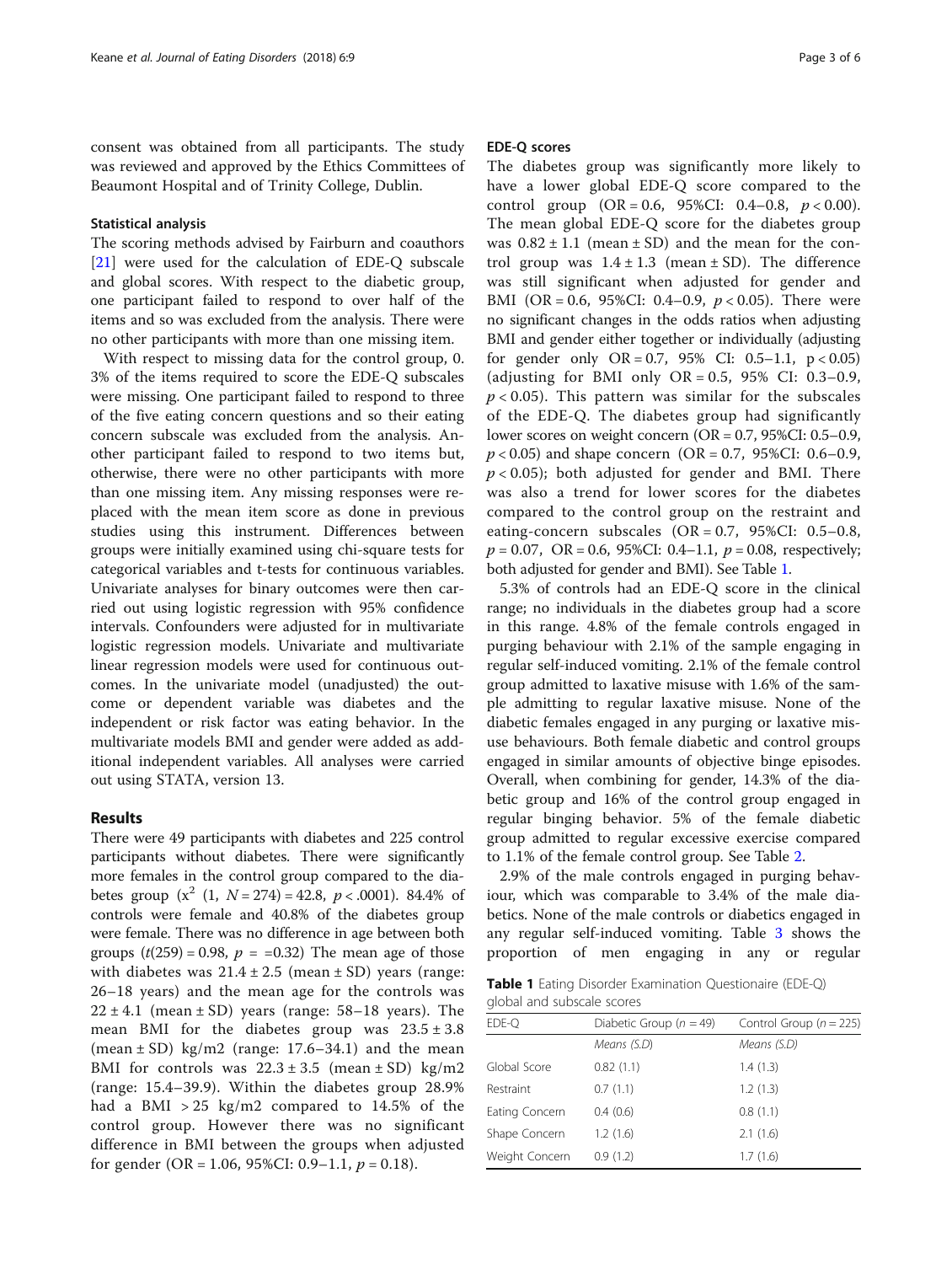| Key Behaviour                  | Any Occurrence (%) |                   | Regular Occurrence (%) |                   |
|--------------------------------|--------------------|-------------------|------------------------|-------------------|
|                                | Diabetic $N = 20$  | Control $N = 190$ | Diabetic $N = 20$      | Control $N = 190$ |
| Objective Binge Episodes (OBE) | 40                 | 31.5 $p = 0.441$  | 20                     | 15.8 $p = 0.410$  |
| Self-induced Vomiting          |                    | 4.8 $p = 0.395$   | $\Omega$               | 2.1 $p = 0.665$   |
| Laxative Misuse                |                    | 2.1 $p = 0.665$   |                        | 1.6 $p = 0.737$   |
| Excessive Exercise             | 30                 | 30.5 $p = 0.965$  |                        | 1.1 $p = 0.264$   |

<span id="page-3-0"></span>Table 2 Proportion of women engaging in any or regular occurrence of key eating and compensatory behaviours

occurrence of key eating and compensatory behaviours. There were no statistically significant differences in the key behaviors, whether any occurrence or regular. Statistical testing was done with a chi-square test in cases where the number of variables in each cell exceeded five, and with a Fisher's Exact test when it did not.

# HbA1c level

The mean HbA1c level for the diabetes group was  $76 \pm$ 23.3 (mean  $\pm$  SD) mmol/mol (9.1%). 14.9% of the sample had a HbA1c of < 53 mmol/mol (7.0%). 6.4% had a reading of between 53 mmol/mol < 58 mmol/mol (7.0 < 7.5%). 6.4% had a reading of between 58 mmol/mol < 64 mmol/ mol (7.5 < 8.0%). 27.7% had a reading of between 64 mmol/mol < 75 mmol/mol (8.0 < 9.0%). 12.8% had a reading of between 75 mmol/mol < 86 mmol/mol  $(9 < 10\%)$  and 31.9% of the sample had a reading of  $\geq$  86 mmol/mol (10%). There was no association between the global EDE-Q score of the diabetes group and HbA1c level; there was also no association between any of the EDE-Q subscale scores and HbA1c level. Individuals with diabetes who had a BMI of < 18.5  $(N = 18)$  had a significantly lower HbA1c level compared to those with a healthy BMI between 18.5 and 25 ( $\beta$  = 39.1,  $t(42) = 2.3$ ,  $p = 0.05$ ; adjusted for gender). There was no difference in HbA1c level between those with a BMI of over 25 and those with a healthy BMI. There was also no difference in HbA1c level across ages in the diabetes group.

# **Discussion**

The EDE-Q results of our study did not show an increased prevalence of DEB in a young adult sample with T1DM compared to a student control sample. The diabetic group had significantly lower global EDE-Q scores compared to the control sample, which was still significant when adjusted for gender and BMI. This pattern was similar for each of the individual subscales of the EDE-Q, also adjusted for gender and BMI. Although methodologically different, our results concur with the lower adjusted prevalence of DEB in patients with diabetes compared with a comparison group of other studies [[13](#page-5-0), [14](#page-5-0)].

Interestingly, none of the female diabetics engaged in any serious compensatory behaviours such as selfinduced vomiting or laxative misuse. A potential confounder to consider is that having the option of insulin restriction for the purpose of weight control could result in reduction of other purging behaviours in individuals with diabetes. This may have biased our results as we did not adapt the EDE-Q for individuals with diabetes and we did not assess the diabetic specific DEB of insulin purging. The Diabetes Eating Problem Survey (DEPS-R) is a 16 item, self-report, screening measure for assessing disordered eating in diabetes which has demonstrated internal consistency and construct validity and may be a useful screening tool in this population [\[22](#page-5-0)]. Also, our diabetic sample consisted of a young adult group attending a secondary care endocrine outpatient clinic with access to multidisciplinary support, including dietician input.

The mean HbA1c level for the diabetic group was 76 mmol/mol (9.1%). There was no association between the global EDE-Q score of the diabetes group and the HbA1c level. There was also no association between any of the EDE-Q subscale scores and HbA1c level. However, as none of the diabetic group scored within the clinical range on EDE-Q this result should be interpreted with caution.

Research in this area has been conflicting due to huge variation in methodological approaches used to date and the lack of standardised, universally accepted assessment

**Table 3** Proportion of men engaging in any or regular occurrence of key eating and compensatory behaviours

| Key Behaviour                  | Any Occurrence (%) |                  | Regular Occurrence (%) |                  |  |  |
|--------------------------------|--------------------|------------------|------------------------|------------------|--|--|
|                                | Diabetic $N = 29$  | Control $N = 35$ | Diabetic $N = 29$      | Control $N = 35$ |  |  |
| Objective Binge Episodes (OBE) | 20.7               | 22.9 $p = 0.835$ | 10.3                   | 17.1 $p = 0.342$ |  |  |
| Self-induced Vomiting          | 3.4                | 2.9 $p = 0.705$  |                        |                  |  |  |
| Laxative Misuse                | 3.4                | 0 $p = 0.453$    |                        |                  |  |  |
| Excessive Exercise             | 31                 | 14.3 $p = 0.107$ |                        | 2.9 $p = 0.547$  |  |  |
|                                |                    |                  |                        |                  |  |  |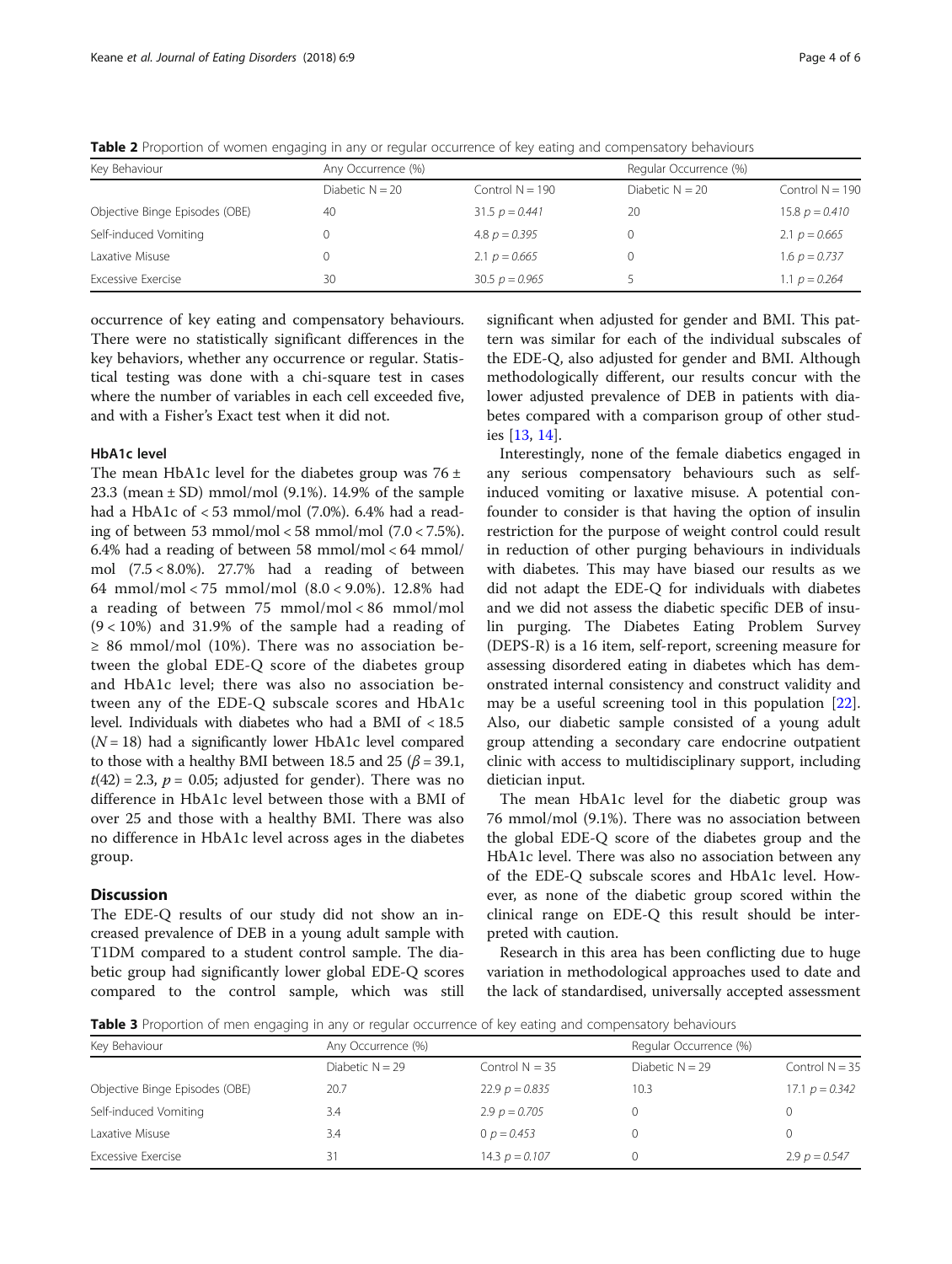<span id="page-4-0"></span>tools for the detection of DEB. We used a detailed questionnaire, the EDE-Q, which has shown good psychometric properties and can be used to identify probable cases of eating disorders [[20\]](#page-5-0). The EDE-Q is the selfreport version of the Eating Disorder Examination (EDE) , which is widely considered the instrument of choice for the assessment and diagnosis of DSM eating disorders [[23\]](#page-5-0). Studies have shown a high level of agreement between the EDE-Q and the EDE interview in the assessment of attitudinal features of eating disorder psychopathology [[20\]](#page-5-0).

This study has a number of limitations. First, the relatively small sample of young adults with diabetes recruited limited power to identify differences between the samples. We acknowledge the possibility of type II error in our findings. It is important to consider that our methods of recruitment (i.e: a non-consecutive diabetic sample and a consecutive control sample) may have also influenced our findings as individuals with eating disorders have a tendency to conceal their illness and avoid professional help [\[24,](#page-5-0) [25\]](#page-5-0).

A further limitation is that, as the control group was taken from a third level university sample, it is likely to contain a greater prevalence of high achieving perfectionistic individuals of a different sociodemographic background and hence is not generalizable to the general young adult population. Additionally, the control sample was recruited from individuals attending a primary care service for non-eating disorder related difficulties and, as such, may represent a false high prevalence compared to those who do not access health care services. However, it is worth noting that the mean global EDE-Q score for the female component of our control group (1.51) was comparable to mean global scores obtained in previous studies of an English community based sample (1.55) as well as a Swedish (1.56) and an Australian (1.52) general population sample [\[26\]](#page-5-0). Also, the EDE-Q is a self-report measure which is not a diabetic specific assessment tool and does not ask about the manipulation or omission of insulin to influence weight.

# Conclusions

We did not find increased levels of disordered eating in a non-consecutive outpatient sample of young adults with T1DM compared to a non-diabetic control group. A limitation of our study is that we did not use a screening tool that was adapted for individuals with T1DM. Studies are needed to determine risk factors for disordered eating in people with diabetes over and above the presence of diabetes. Early identification and intervention is crucial given the risk of increased morbidity and mortality associated with the combination of eating disorders and diabetes [1]. Future studies should focus on the identification of patients with comorbid DEB and T1DM using diabetic specific screening instruments, the development of preventative and treatment interventions, and the integration of these interventions into mainstream diabetic care.

#### Abbreviations

BMI: Body mass index; CI: Confidence interval; DEB: Disordered eating behavior; ED: Eating disorders; EDE: Eating Disorder Examination.; EDE-Q: Eating Disorder Examination Questionnaire; HbA1c: Glycosylated haemoglobin; OR: Odds ratio; SD: standard deviation; STATA: syllabic abbreviation of the words statistics and data (the name of a statistical software package); T1DM: Type 1 diabetes mellitus

## Funding

The author(s) received no financial support for the research, authorship, and/ or publication of this article.

## Availability of data and materials

The datasets used and/or analyzed during the current study are available from the corresponding author on reasonable request.

## Authors' contributions

SK, MM, DM, DS, NF and SM all made contributions to study design and acquisition of data. SK, MC and SM analysed and interpreted the data. All listed authors contributed to drafting of manuscript. All authors read and approved the final manuscript.

## Ethics approval and consent to participate

Written informed consent was given by all participants. The study was approved by the Ethics Committees of Beaumont Hospital and of Trinity College, Dublin.

## Competing interests

The authors declare that they have no competing interests.

## Publisher's Note

Springer Nature remains neutral with regard to jurisdictional claims in published maps and institutional affiliations.

## Author details

<sup>1</sup>Department of Psychiatry, Beaumont Hospital, Beaumont Road, Dublin 9 Ireland. <sup>2</sup>Trinity College Health Service, Dublin, Ireland. <sup>3</sup>Department of Endocrinology, Beaumont Hospital, Beaumont Road, Dublin 9, Ireland.

Received: 1 December 2017 Accepted: 5 April 2018 Published online: 02 May 2018

### References

- 1. Pinhas-Hamiel O, Levy-Shraga Y. Eating disorders in adolescents with type 2 and type 1 diabetes. Curr Diab Rep. 2013;13:289–97.
- 2. Mannucci E, Rotella F, Ricca V, Moretti S, Placidi GF, Rotella CM. Eating disorders in patients with type 1 diabetes: a meta-analysis. J Endocrinol Investig. 2005;28:417–9.
- 3. Rydall AC, Rodin GM, Olmsted MP, Devenyi RG, Daneman D. Disordered eating behavior and microvascular complications in young women with insulin-dependent diabetes mellitus. N Engl J Med. 1997;336:1849–54.
- 4. Jones JM, Lawson ML, Daneman D, Olmsted MP, Rodin G. Eating disorders in adolescent females with and without type 1 diabetes: cross sectional study. BMJ. 2000;320:1563–6.
- 5. Biggs MM, Basco MR, Patterson G, Raskin P. Insulin withholding for weight control in women with diabetes. Diabetes Care. 1994;17:1186–9.
- 6. Larranaga A, Docet MF, Garcia-Mayor RV. Disordered eating behaviors in type 1 diabetic patients. World J Diabetes. 2011;2(11):189–95.
- 7. Custal N, Arcelus J, Aguera Z, Bove FI, Wales J, et al. Treatment outcome of patients with comorbid type 1 diabetes and eating disorders. BMC Psychiatry. 2014;14:140.
- 8. Golden MP, Herrold AJ, Orr DP. An approach to prevention of recurrent diabetic ketoacidosis in the pediatric population. J Pediatr. 1985;107(2):195–200.